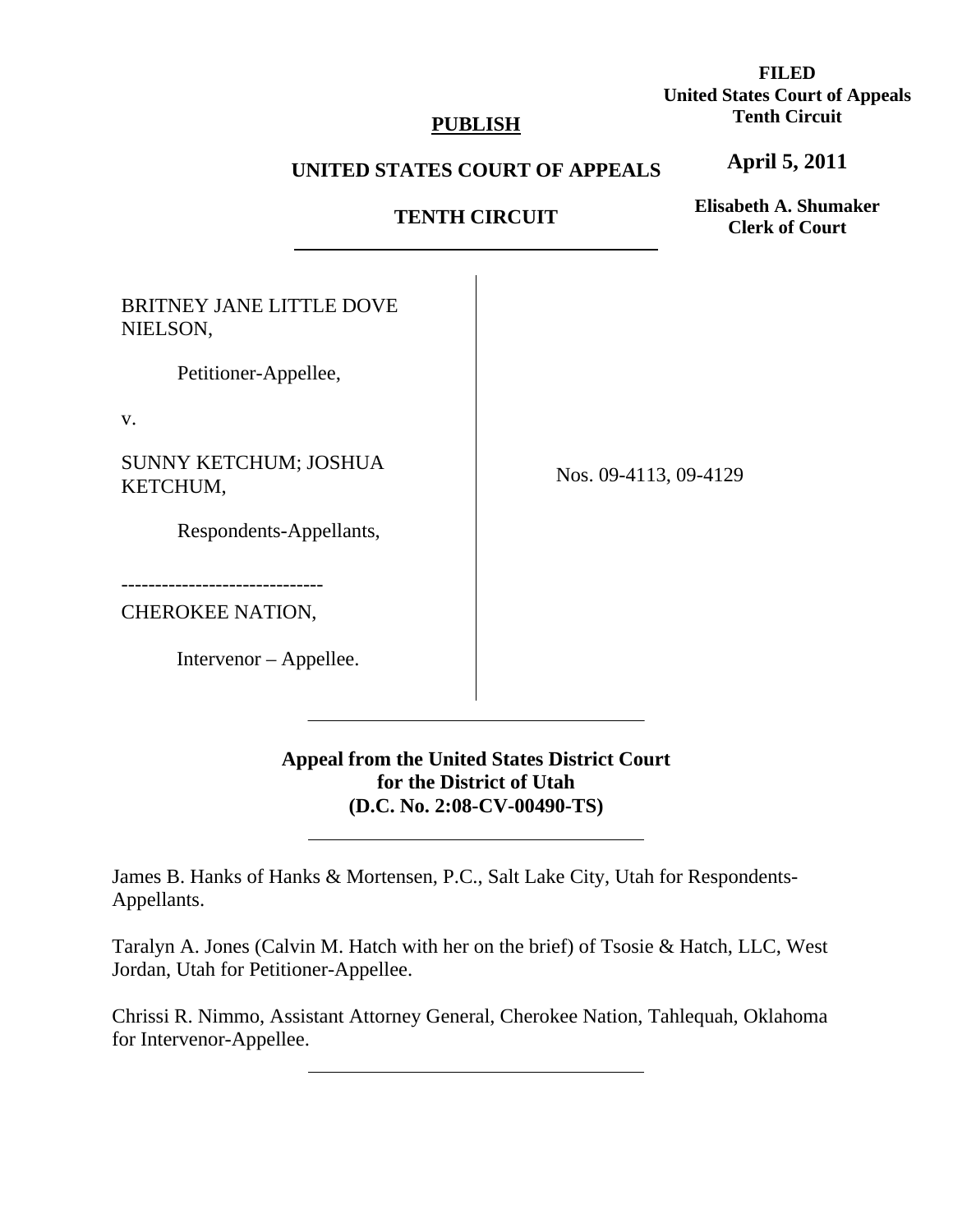Before **HARTZ, TACHA,** and **EBEL,** Circuit Judges.

 $\overline{a}$ 

**EBEL**, Circuit Judge.

 This case concerns the application of the Indian Child Welfare Act (ICWA), 25 U.S.C. §§ 1901-1963, which, among other things, imposes a period of ten days before a parent can consent to the termination of her parenting rights over an "Indian child." The day after giving birth to C.D.K., Petitioner-Appellee Britney Jane Little Dove Nielson appeared in state court in Utah to relinquish her parenting rights and consent to the adoption of her son by Respondents-Appellants Sunny and Joshua Ketchum. The court determined that although Nielson's mother was a registered member of the Cherokee Nation, Nielson was not, and consequently the court approved the adoption without applying the procedural safeguards of the ICWA.

 Later, Nielson filed suit in federal district court, claiming that C.D.K. was an Indian child at the time of the adoption and hence the ICWA's ten-day waiting period should have applied. Even though she was not herself a member of the Cherokee Nation, Nielson pointed to a law passed by the Cherokee Nation establishing automatic temporary Cherokee citizenship for any newborn who is the direct descendant of a Cherokee listed on the Dawes Commission Rolls. The district court agreed that this act established tribal citizenship for C.D.K., and it invalidated Nielson's relinquishment of parental rights, leaving the matter of custody of C.D.K. for the Utah state courts. We

2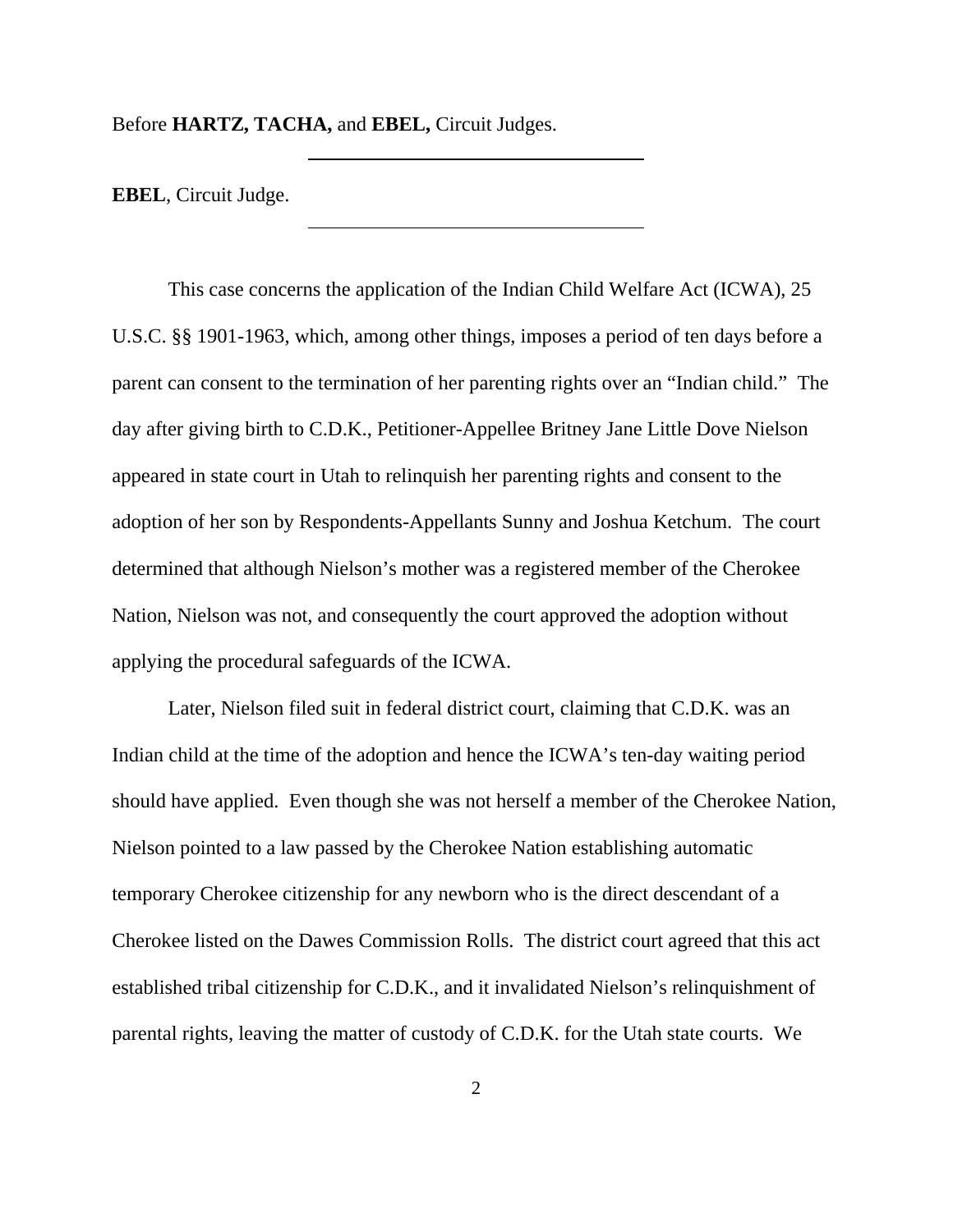exercise jurisdiction pursuant to 28 U.S.C. § 1291 and reverse on the grounds that C.D.K. was not a member of the Cherokee Nation for ICWA purposes at the time of the adoption.

#### **I. Background**

 $\overline{a}$ 

On November 5, 2007, Nielson, who was seventeen at the time, gave birth to C.D.K. The very next day, Nielson, accompanied by her mother, appeared in state court in Utah and (a) relinquished her parenting rights and (b) consented to the adoption of the child by Joshua and Sunny Ketchum, in accordance with Utah law. See Utah Code Ann. § 78B-6-125(1) ("A birth mother may not consent to the adoption of her child or relinquish control or custody of her child until at least 24 hours after the birth of her child."). The Ketchums were also present and were represented by counsel; the court informed Nielson of her right to be represented by counsel, but Nielson stated that she did not wish to retain counsel.

 At the hearing, Nielson's mother stated that she (C.D.K.'s grandmother) was enrolled in a tribe, but that she had never enrolled her children, including Nielson.  $\frac{1}{1}$  No one at the hearing specifically inquired as to whether the newborn was a member of an Indian tribe. Nielson testified that she had only an eighth-grade education and stated that although she was not currently on any medications because she had just given birth, she

 $<sup>1</sup>$  She did, however, state that they were considering enrolling Nielson in the next few</sup> months, and Nielson in fact became an enrolled member of the Cherokee Nation on August 5, 2008.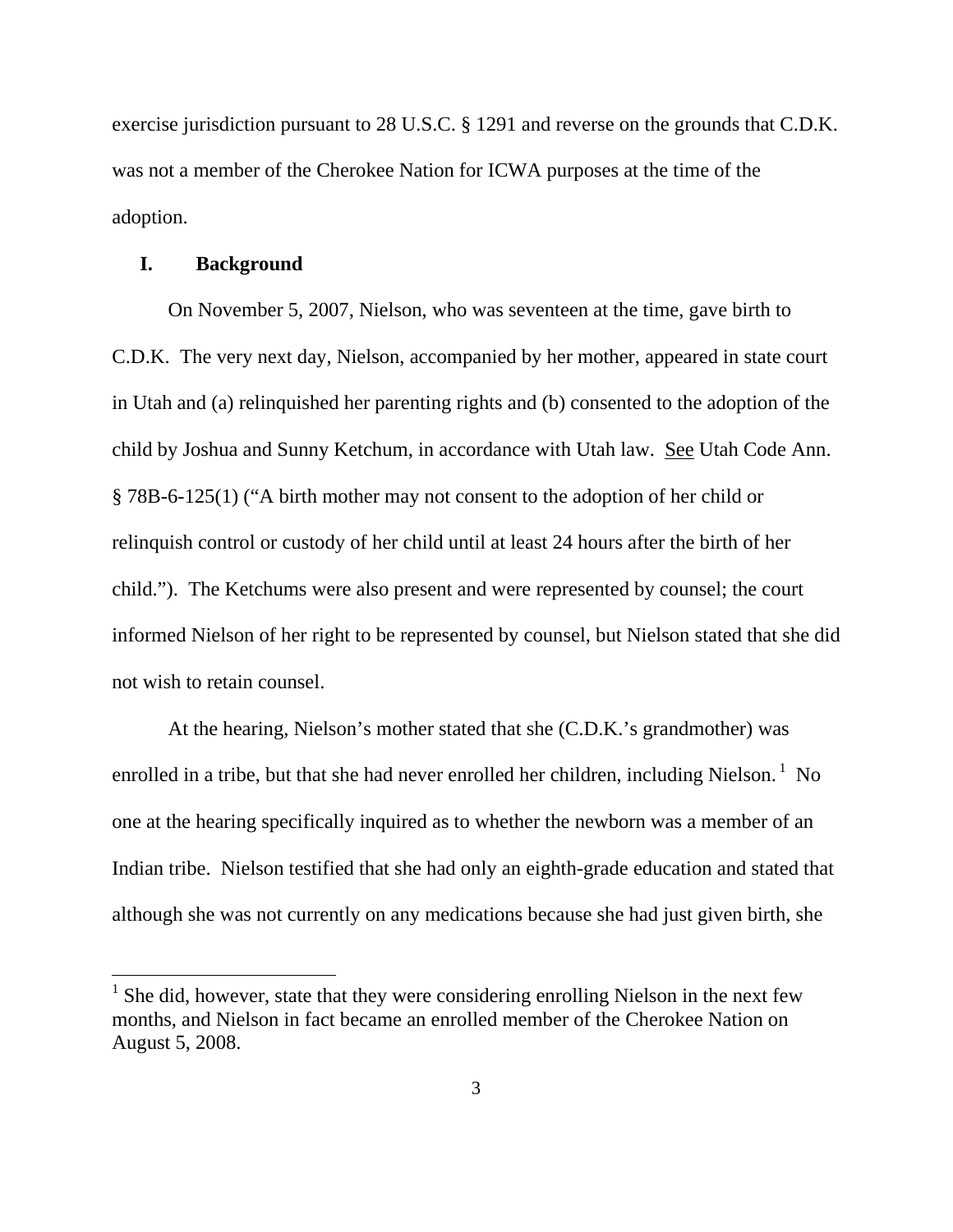normally does take medication for depression and bipolar disorder. She also stated that she understood that by relinquishing her parenting rights, she would not be allowed to later change her mind, and she signed a consent and relinquishment form and agreed to the adoption of C.D.K. by the Ketchums.The state court judge accepted the relinquishment, awarded temporary custody to the Ketchums, and the adoption was finalized in May 2008.

 On June 25, 2008, Nielson filed a petition in the U.S. District Court for the District of Utah asking that her voluntary termination of parental rights be invalidated pursuant to § 1914 of the ICWA. The ICWA "regulates proceedings for termination of parental rights, adoptions, and foster care placement involving Indian children." Felix Cohen, Handbook of Federal Indian Law § 11.01[1], at 820 (2005 ed.). The ICWA provides rights to the Indian child, the child's parents, and the child's tribe, and creates "a statutory scheme to prevent states from improperly removing Indian children from their parents, extended families, and tribes." Id. The "overriding purpose [of the ICWA] is to protect, preserve, and advance the integrity of Indian families" by providing for procedural and substantive safeguards that limit the ability of the state courts to remove an Indian child from her family. Id.

 The Cherokee Nation subsequently intervened on Nielson's behalf. Both Nielson and the Cherokee Nation argued that C.D.K. was an "Indian child" within the meaning of the ICWA at the time of his adoption, pursuant to Chapter 2, Section 11A of the Cherokee Nation Citizenship Act ("Citizenship Act"). The Citizenship Act was adopted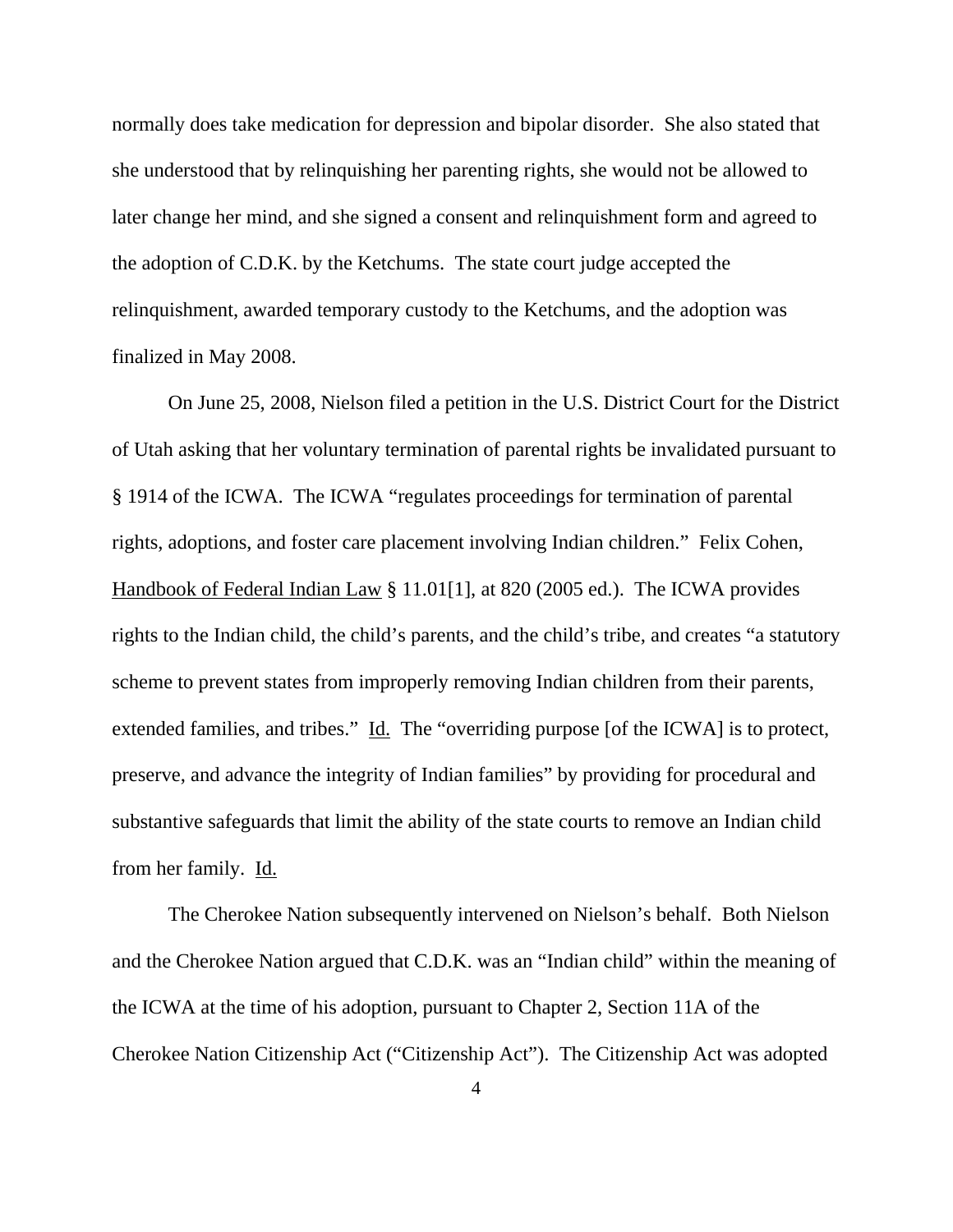"for the specific purpose of protecting the rights of the Cherokee Nation under the [ICWA]." (App. at 340.) Section 11A(B) provides as follows:

Notwithstanding any provisions of this title to the contrary, every newborn child who is a Direct Descendant of an Original Enrollee<sup>[2</sup>] shall be automatically admitted as a citizen of the Cherokee Nation for a period of 240 days following the birth of the child. No request or application for Tribal Citizenship or other documentation need be submitted or delivered to the Registrar as a prerequisite to the temporary Tribal Citizenship of a child under this section. Such temporary Tribal Citizenship shall be effective automatically from and after the birth of the child for all purposes although the name of the child is not entered on the Cherokee Register.

(Id. (emphasis, footnote added).) The temporary citizenship automatically expires after 240 days unless the child applies for citizenship. (Id. § 11A(C).) Based on the Citizenship Act, Nielson claimed that C.D.K. was an Indian child at the time of his adoption and thus protected by the ICWA. Accordingly, she argues, because the ICWA procedural requirements were not followed when she consented to the termination of her parental rights—specifically, Nielson relinquished her parenting rights less than ten days after C.D.K.'s birth, see 25 U.S.C. § 1913(a)—the termination was invalid. See 25 U.S.C. § 1914 (permitting courts to invalidate a termination of parental rights when the procedural requirements of the ICWA are not complied with).

The district court agreed. On June 3, 2009, the district court concluded that

C.D.K. was a direct descendant of an original enrollee of the Cherokee Nation, and thus,

 $\overline{a}$ 

 $2^2$  An "original enrollee" is someone who was listed on the Dawes Commission Rolls. (App. at 463.)The Dawes Commission was established in 1896 to, among other things, create membership rolls for the Cherokee Nation. See Vann v. Kempthorne, 534 F.3d 741, 744 (D.C. Cir. 2008) (citing Act of June 10, 1896, ch. 398, 29 Stat. 321, 339).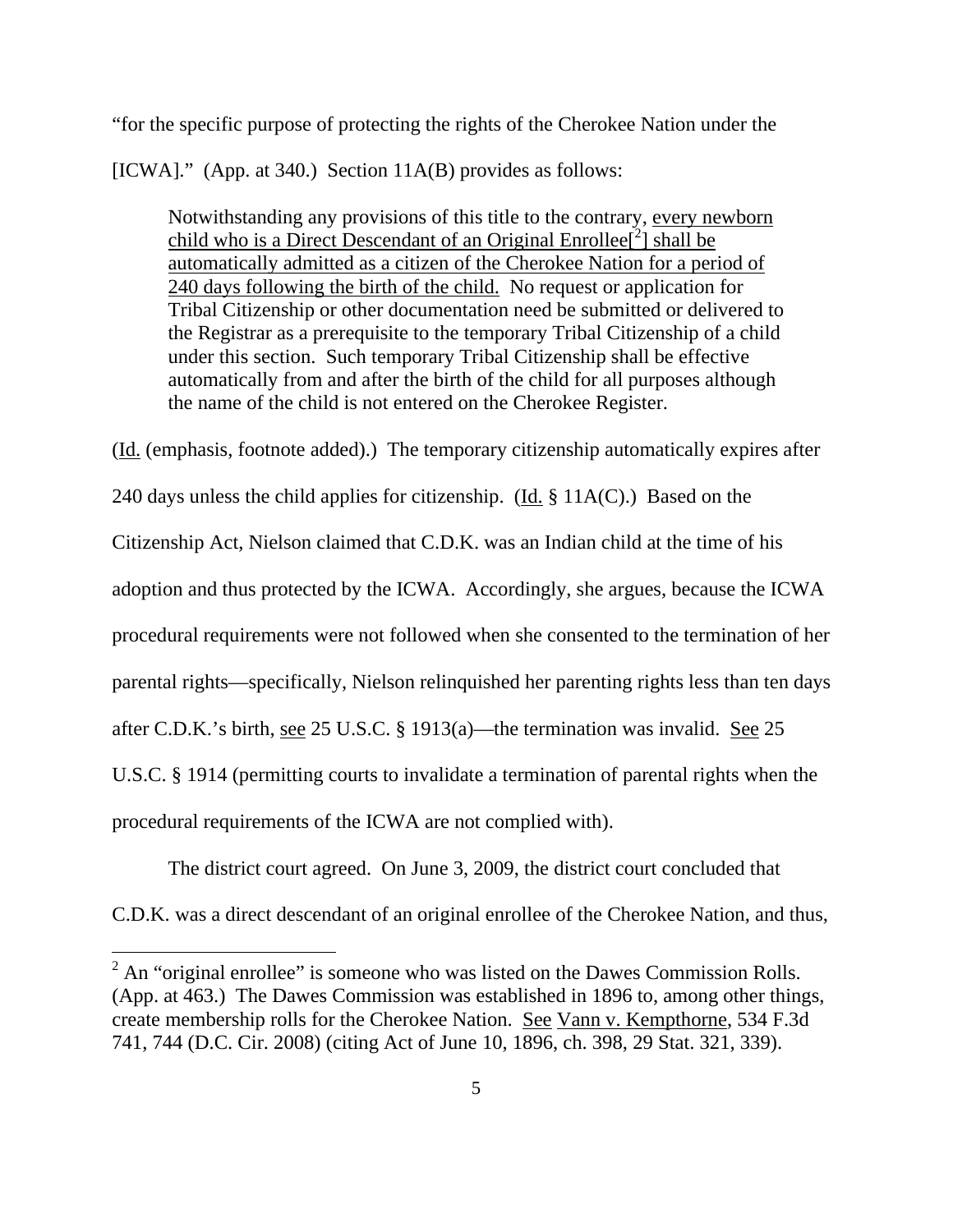based on the Citizenship Act, an Indian child within the meaning of the ICWA. Accordingly, because the adoption process did not accord with the ICWA the court invalidated Nielson's termination of her parental rights over C.D.K., pursuant to 25 U.S.C. § 1914. The court thus granted Nielson partial summary judgment and denied the Ketchums' motion for summary judgment.

 Less than two weeks later, on June 15, 2009, the court clarified that while it granted Nielson's motion for summary judgment pursuant to § 1914—thus invalidating the relinquishment of parental rights—it also denied Nielson's motion for summary judgment seeking vacature of the adoption proceedings under 25 U.S.C. § 1913(d) on the ground that Nielson's consent was obtained through fraud and duress. See 25 U.S.C. § 1913(d) ("Upon a finding that such consent [to the adoption] was obtained through fraud or duress, the court shall vacate [the adoption] decree and return the child to the parent."). Nielson has not appealed this determination.

 Three days later, on June 18, 2009, the district court concluded that it lacked jurisdiction to order C.D.K.'s return to Nielson's custody. Because the court denied Nielson's motion for summary judgment under § 1913(d)—which would have required the court to order a return of the child if the adoption decree had been vacated due to fraud or duress—that section of the ICWA could not support jurisdiction to order C.D.K.'s return to Nielson's custody. The court stated, and the parties agreed, that the court could not order return of custody unless the petitioner complied with § 1916, which allows the federal district court to order return of the child only if the adoption decree is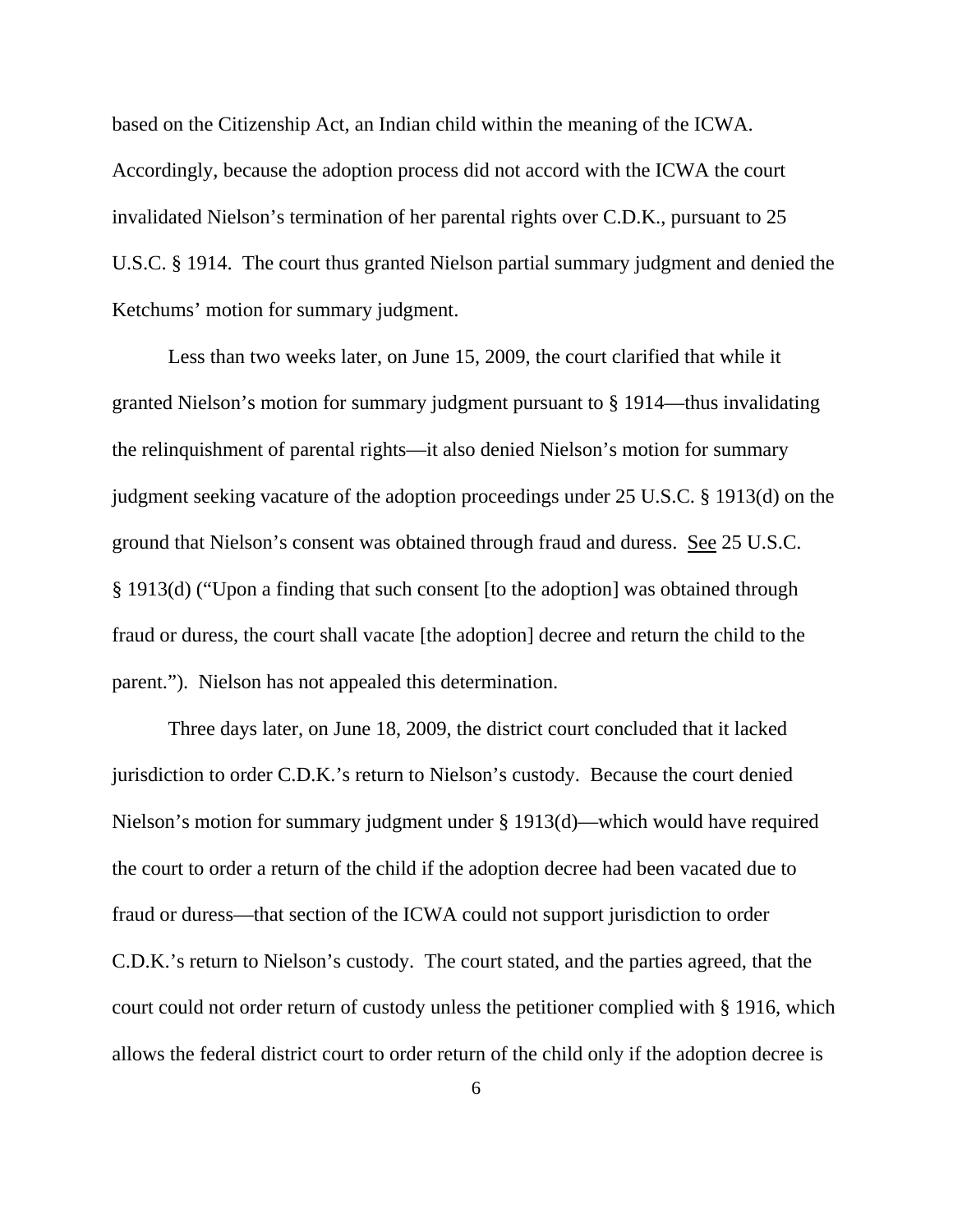vacated. Here, there was no vacature, and so the court had no statutory basis on which to order the return of the child. The court thus concluded that its involvement in the case was at an end—it had invalidated Nielson's relinquishment of her parental rights, and as the ICWA did not provide any basis on which the court could order the return of the child, it now fell to the state courts to determine the child's fate. The court also denied the Ketchums' motion to stay execution of the judgment pending appeal, and dismissed without prejudice the Ketchums' counterclaim for expenses incurred while raising

# C.D.K.

 $\overline{a}$ 

The Ketchums filed a notice of appeal (appeal no. 09-4113) regarding the court's

June 3 order finding that C.D.K. is an Indian child and invalidating Nielson's

relinquishment of her parental rights. $3$  Nielson has not filed any cross-appeal.<sup>4</sup>

 $3$  The Ketchums also filed an appeal of the June 18 order (appeal no. 09-4127), but they have not raised any issues from that order and instead argue solely that the district court erred by invalidating Nielson's relinquishment of parental rights. Any issue related to the June 18 order is therefore waived. See Thomas v. Int'l Bus. Machs., 48 F.3d 478, 482 n.2 (10th Cir. 1995) (noting in parenthetical, that a "failure to argue an issue in the appellate brief or at oral argument constitutes waiver, even when the appellant lists the issue in the notice of appeal" (citation omitted)).

 $4$  She does argue, however, on pages 31-34 of her brief, that the district court erred and that "C.D.K. should have been returned to Nielson's custody." (Nielson Br. at 34.) Because she has not filed an appeal in this matter, that issue is not before this court. See Peterson v. Jensen, 371 F.3d 1199, 1201 n.2 (10th Cir. 2004) ("Because the [Appellees] did not file a cross-appeal on the additional issues decided by the District Court, we do not consider them here.").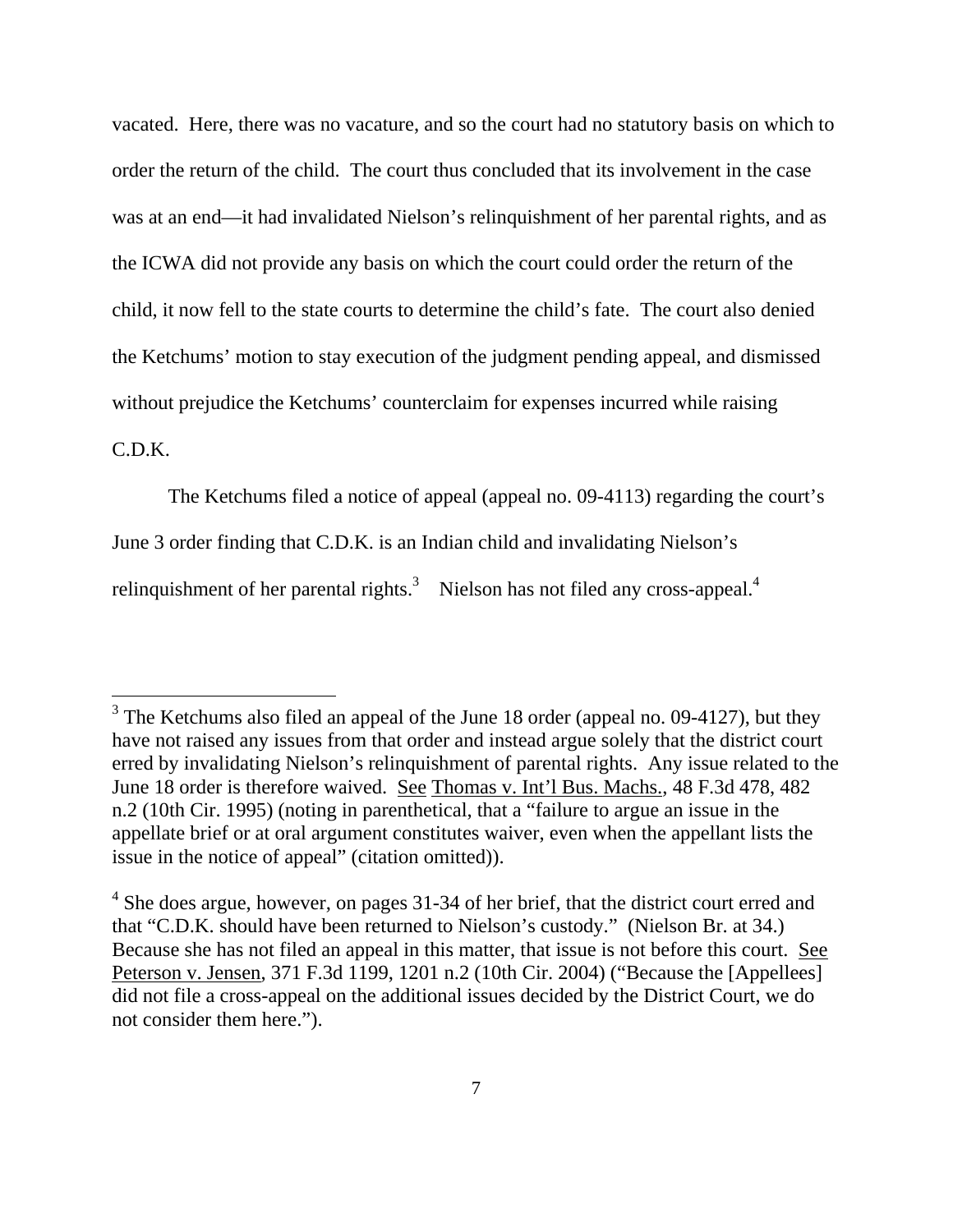In the meantime, Nielson filed a motion in state court seeking return of custody of C.D.K. The Utah state court determined that the statute of limitations barred the action and prevented the court from invalidating the adoption. Nielson appealed, and the Utah Court of Appeals certified the case for immediate transfer to the Utah Supreme Court, where the case is still pending.<sup>5</sup>

#### **II. Discussion**

 $\overline{a}$ 

 The Ketchums appeal the district court's partial grant of summary judgment in favor of Nielson. "We review summary judgment decisions de novo, applying the same legal standard as the district court." Willis v. Bender, 596 F.3d 1244, 1253 (10th Cir. 2010) (quotations omitted). Thus, we will affirm a grant of summary judgment "if the pleadings, the discovery and disclosure materials on file, and any affidavits show that there is no genuine issue as to any material fact and that the movant is entitled to judgment as a matter of law." Fed. R. Civ. P. 56(c)(2) (amended Dec. 2010).

25 U.S.C. §1914 provides that

[a]ny Indian child who is the subject of any action for . . . termination of parental rights under State law. . . and the Indian child's tribe may petition any court of competent jurisdiction to invalidate such action upon a showing that such action violated any provision of sections 1911, 1912, and 1913 of this title.

The parties do not dispute that Nielson relinquished her parental rights within ten days of

C.D.K.'s birth, which, if he is an Indian child, violates § 1913. See 25 U.S.C. § 1913(a)

 $<sup>5</sup>$  On July 29, 2010, the Utah Supreme Court granted a motion to continue oral</sup> argument—so it appears that no decision in this case will be forthcoming soon.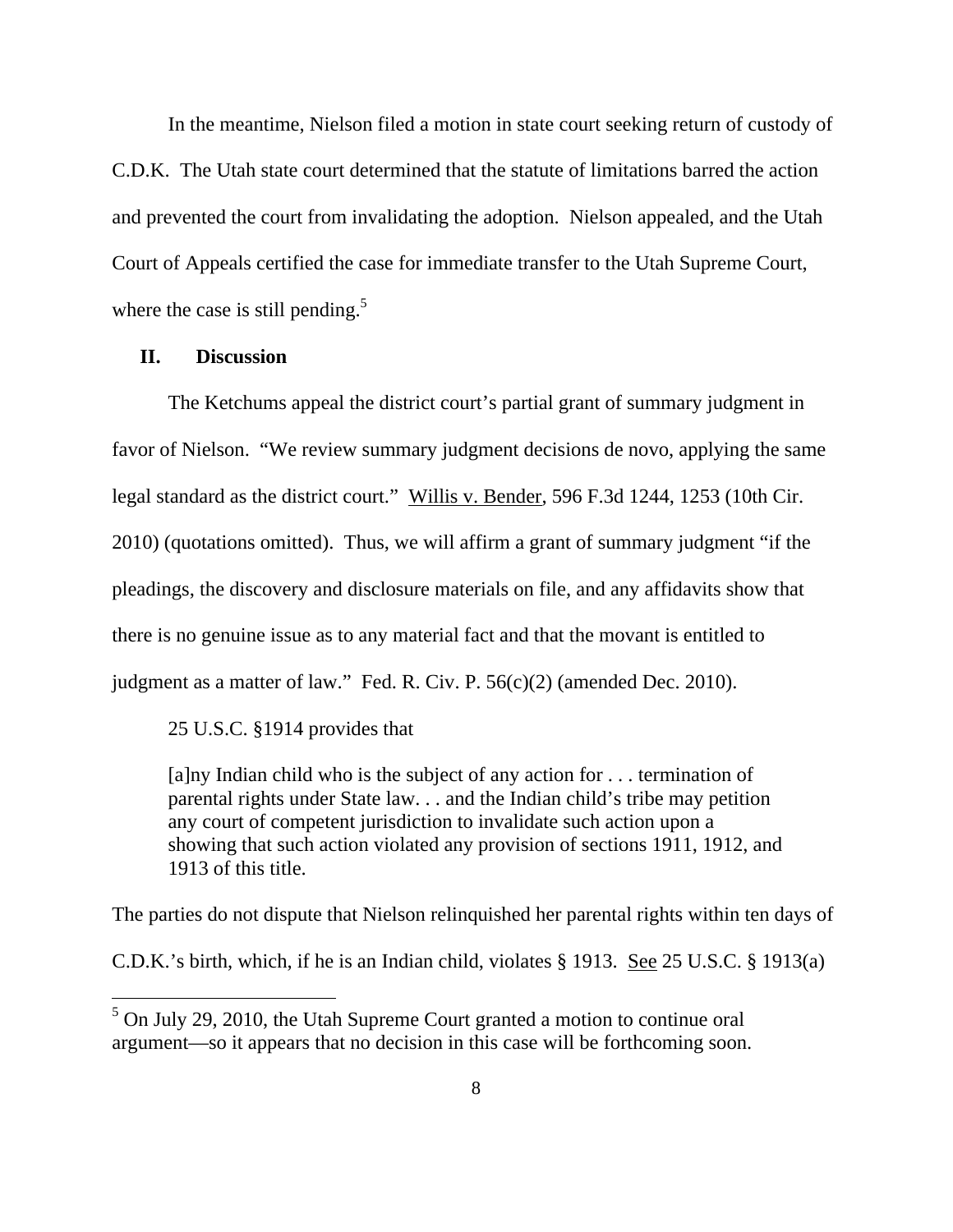("Any consent [to termination of parental rights] given prior to, or within ten days after, birth of the Indian child shall not be valid.").

 This case thus turns on whether C.D.K. is an "Indian child" within the meaning of the ICWA—if he is, then the ICWA applies and Nielson's voluntary termination of parental rights must be invalidated, as the district court concluded; if he is not, then the ICWA does not apply and the district court's judgment must be reversed. For purposes of the ICWA, "'Indian child' means any unmarried person who is under age eighteen and is either (a) a member of an Indian tribe or (b) is eligible for membership in an Indian tribe and is the biological child of a member of an Indian tribe." 25 U.S.C. § 1903(4). Nielson and the Cherokee Nation have only ever argued that C.D.K. is an Indian child because he was a member of an Indian tribe at the time of the relinquishment hearing, so subparagraph (b) is not at issue.<sup>6</sup>

 C.D.K. was thus an Indian child at the time of the relinquishment hearing if, and only if, he was a member of the Cherokee Nation at that time. Further, C.D.K. was a member of the Cherokee Nation at that time only if the Citizenship Act applied to C.D.K. at the time of the relinquishment hearing. As mentioned above, the Citizenship Act provides that "every newborn child who is a Direct Descendant of an Original Enrollee

 $\overline{a}$ 

<sup>&</sup>lt;sup>6</sup> In any event, subparagraph (b) could not apply to bestow "Indian child" status to C.D.K. because it is undisputed that Nielson was not a member of an Indian tribe at the time of the adoption, and no information has been provided about C.D.K.'s father, so no evidence has been presented from which we could conclude that C.D.K. is "the biological child of a member of an Indian tribe." 25 U.S.C. § 1903(4)(b).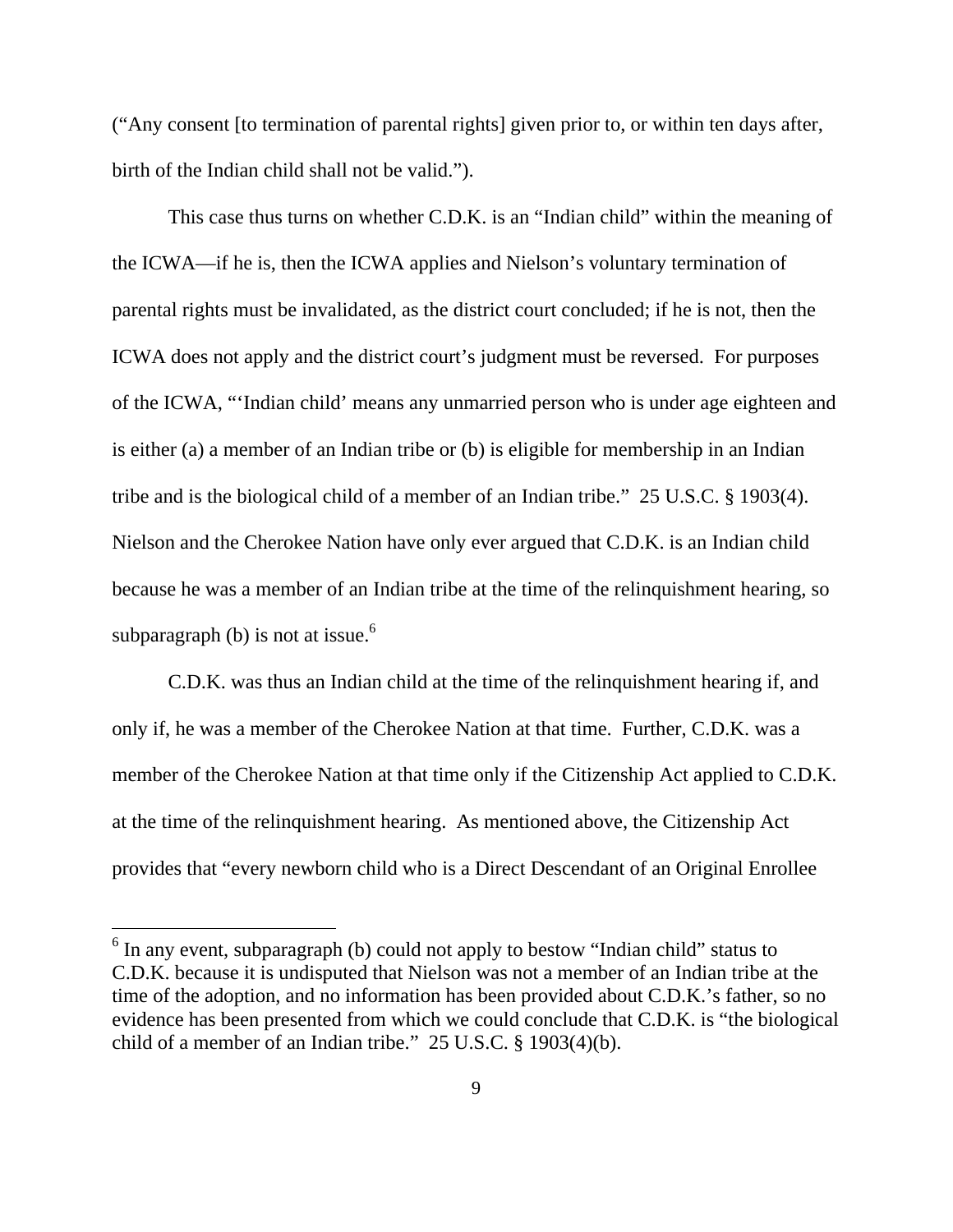shall be automatically admitted as a citizen of the Cherokee Nation for a period of 240 days following the birth of the child." (App. at 340.) Accordingly, the Citizenship Act operated to make C.D.K. an Indian child subject to the protections of the ICWA at the time of the relinquishment hearing if (a) he is a direct descendant of an original enrollee, and (b) if the Citizenship Act can permissibly extend citizenship to C.D.K. in the ICWA context. We address these issues in turn.

#### **A. Whether C.D.K. is a direct descendant of an original enrollee**

In order for the Citizenship Act's automatic citizenship provision to apply, Nielson must prove that C.D.K. was "a Direct Descendant of an Original Enrollee." The district court admonished Appellees for not providing documentary evidence that clearly showed that C.D.K. had ancestors who were original enrollees. Nevertheless, the court found enough indirect evidence so as to conclude "that no reasonable factfinder could conclude that C.D.K. is anything other than a direct descendant of an original enrollee of the Cherokee Nation . . . ." (App. at 464.) The Ketchums argue that the district court did not draw every reasonable inference in their favor in reaching this conclusion, as the court is required to do in considering a summary judgment motion. See Harman v. Pollock, 586 F.3d 1254, 1268 (10th Cir. 2009), cert denied, 131 S.Ct. 73 (2010).

We agree with the district court that, although the evidence of C.D.K.'s ancestry was not clearly presented in the district court, the record nevertheless compels the conclusion that he is a direct descendant of an original enrollee. The current constitution of the Cherokee Nation, adopted in 2003, provides that "[a]ll citizens of the Cherokee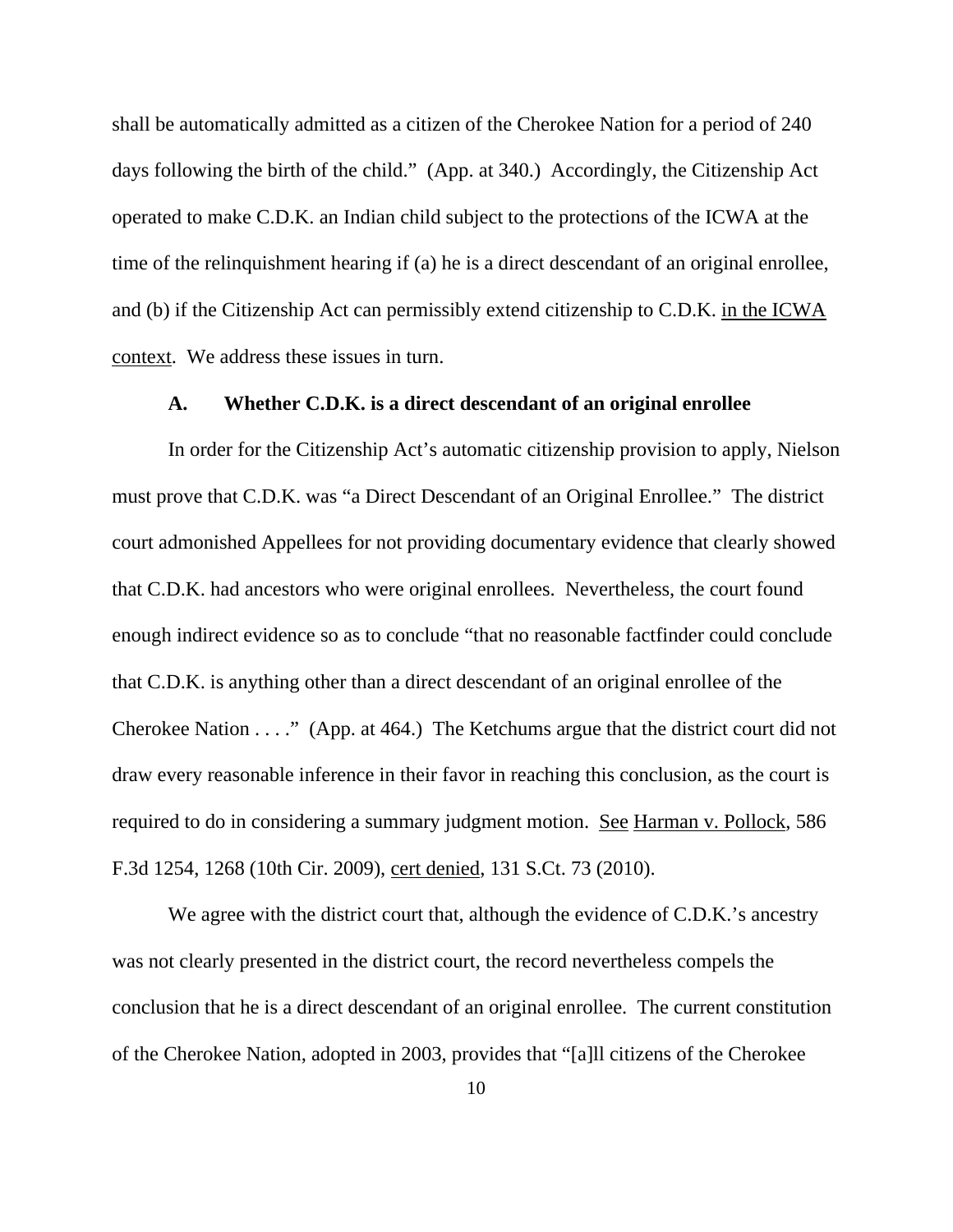Nation must be original enrollees or descendants of original enrollees listed on the Dawes Commission Rolls." (App. at 292.) The prior constitution, enacted in 1976, also called for reference to the Dawes Commission Rolls to prove membership in the Cherokee Nation.<sup>7</sup> (App. at 217 ("All members of the Cherokee Nation must be citizens as proven by reference to the Dawes Commission Rolls . . . .").)

 The record contains approved applications for citizenship in the Cherokee Nation for both Nielson and her mother, filed in May  $2008$ .<sup>8</sup> Under the terms of the  $2003$ Constitution, in order for those applications to be approved, Nielson and her mother "must be original enrollees or descendants of original enrollees." (App. at 292 (emphasis added).) The Registration Committee approved their applications,<sup>9</sup> and so the record permits only the conclusion that Nielson and her mother must be descendants of original enrollees. This conclusion is corroborated by a Certificate of Degree of Indian Blood issued to Nielson by the United States Department of the Interior, which lists Dawes Roll Numbers for Nielson's great-great grandparents. The record also contains a Certificate of

 $\overline{a}$ 

<sup>&</sup>lt;sup>7</sup> The 1976 constitution is printed verbatim in a document comparing the 1976 and 2003 constitutions, which was provided to the voters who adopted the 2003 constitution and which is in the record.

 $8<sup>8</sup>$  It is unclear whether Nielson's mother was a registered member of the tribe prior to filing this application, as she claimed at the relinquishment hearing.

<sup>&</sup>lt;sup>9</sup> According to the Cherokee Constitution, a Registration Committee considers the eligibility of applicants to see if they qualify for Cherokee citizenship. The decisions of the Committee are reviewable by tribal courts.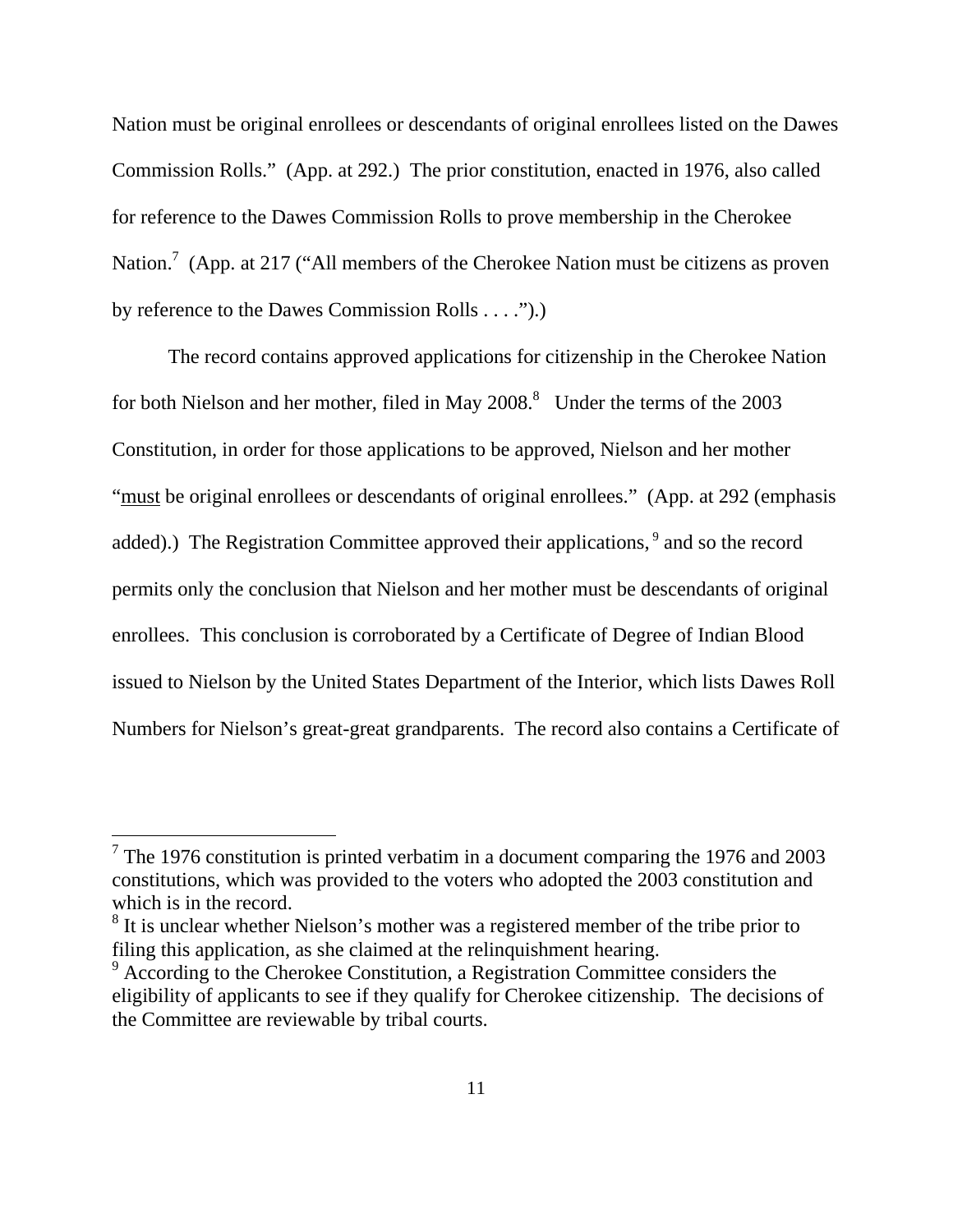Degree of Indian Blood issued to Nielson's grandfather which also shows the Dawes Roll Numbers for these ancestors.

 The record thus demonstrates that Nielson—as well as her mother—is a direct descendant of Dawes enrollees. C.D.K., who is a descendant of Nielson, must therefore be a descendant of Dawes enrollees as well.

## **B. Applicability of the Citizenship Act to Declare Cherokee Citizenship on C.D.K.**

 According to the Citizenship Act, C.D.K. was a citizen of the Cherokee Nation at the time of his adoption and thus an "Indian child" subject to the protections of the ICWA. See 25 U.S.C. § 1903(4) ("'Indian child' means any unmarried person who is under age eighteen and is  $\dots$  a member of an Indian tribe  $\dots$ ."). The Ketchums challenge whether the Citizenship Act can apply at all in this situation, arguing that it could not grant C.D.K. citizenship for ICWA purposes. We agree.

 Assuming, without deciding, that the tribe possessed the authority to declare that the offspring of a nonmember is a citizen without the nonmember's consent for internal tribe purposes, the type of citizenship provided by the Citizenship Act does not make the child a "member" within the meaning of the ICWA. The ICWA explicitly defines "Indian child" as "any unmarried person who is under age eighteen and is . . . a member of an Indian tribe." 25 U.S.C. § 1903(4) (emphasis added). While the Citizenship Act purports to make newborns who are directly descended from Dawes enrollees temporary citizens for 240 days following their birth, the ICWA does not apply to this sort of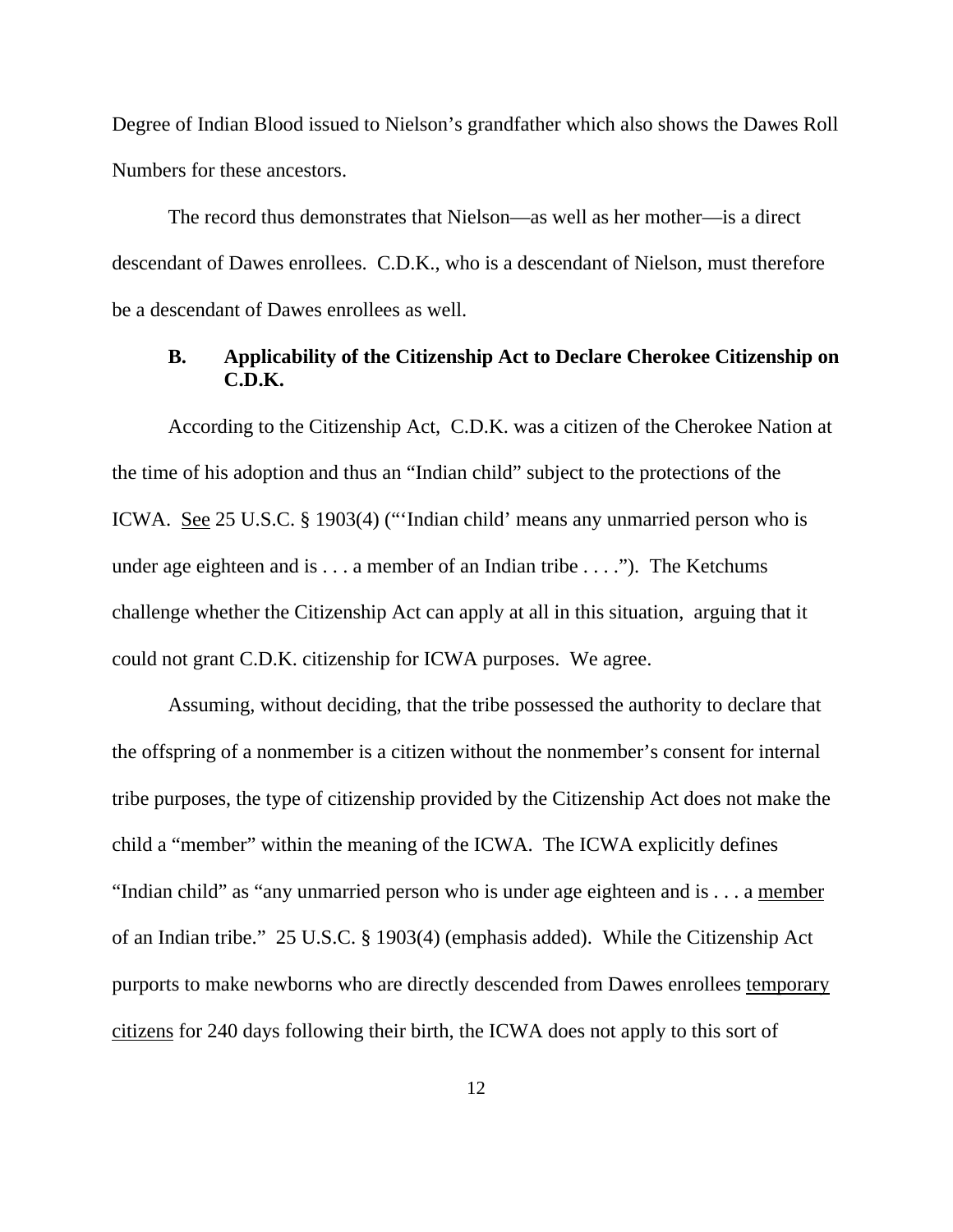temporary membership. Appellees have not identified any other law by any other tribe that provides for temporary membership, let alone that such a temporary membership was within the contemplation of Congress when it applied the ICWA to children who are "member[s]" of Indian tribes. We find that Congress did not intend the ICWA to authorize this sort of gamesmanship on the part of a tribe—e.g. to authorize a temporary and nonjurisdictional citizenship upon a nonconsenting person in order to invoke ICWA protections. Therefore, we conclude that  $\S 1903(4)(a)$ 's definition of an Indian child as including a "member of an Indian tribe" does not include the type of temporary membership provided in the Citizenship Act.

 Not only does the temporary membership provision of the Citizenship Act fail to bring temporary members under the protection of the ICWA, but the Citizenship Act's broad definition of citizenship—even if it was full citizenship as opposed to temporary violates Congress' intent. The legislative history of the ICWA shows that Congress considered, but ultimately rejected, an expansive definition of "Indian child" that was comparable to the definition employed in the Citizenship Act and that would have included C.D.K. within its terms. Specifically, an earlier draft of the ICWA did not define "Indian child," but rather defined "Indian" as "any person who is a member of <u>or</u> who is eligible for membership in a federally recognized Indian tribe." (App. at 414 (123) Cong. Rec. S37223 (1977) (emphasis added).) Under this rejected definition, C.D.K. would have been an Indian child even without the Citizenship Act because he was eligible for membership in a federally recognized tribe. But the final draft of the statute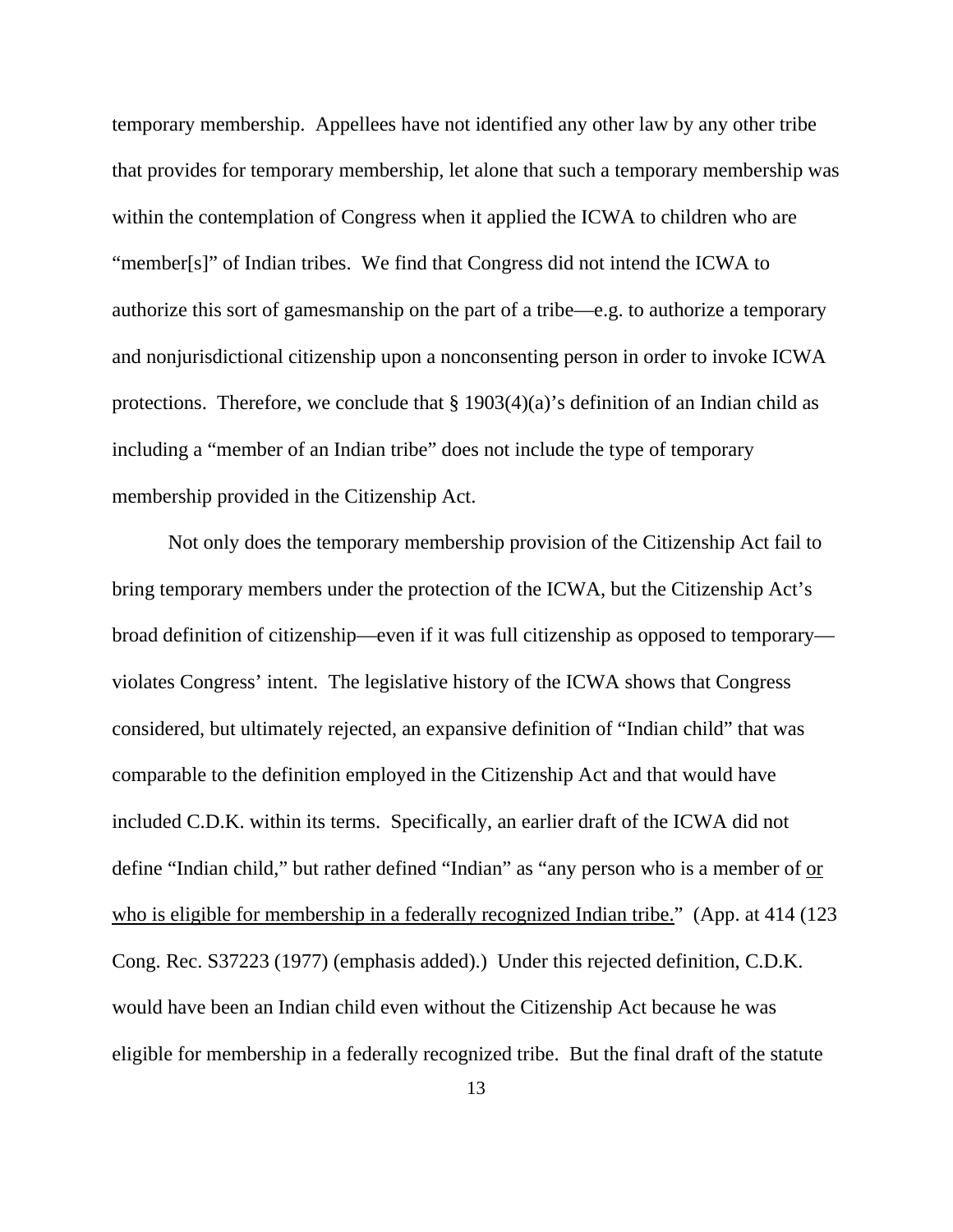limited membership for those children who were eligible for membership because they had a parent who is a member.

 Appellees contend that this court cannot interfere with the tribe's determination of who is a member because "tribes . . . have exclusive authority on membership determinations for tribal purposes." Ordinance 59 Ass'n v. U.S. Dep't of Interior Sec'y, 163 F.3d 1150, 1153 n.3 (10th Cir. 1998); see also Santa Clara Pueblo v. Martinez, 436 U.S. 49, 72 n.32 (1978) ("A tribe's right to define its own membership for tribal purposes has long been recognized as central to its existence as an independent political community."). In this context, however, the Cherokee Nation does not seek to define membership only for tribal purposes, but also seeks to define membership for the purposes of a federal statute.

 We are interpreting the ICWA, a federal statute, and conclude only that the Citizenship Act does not bring C.D.K. within the definition of "Indian child" under the ICWA. The tribe cannot expand the reach of a federal statute by a tribal provision that extends automatic citizenship to the child of a nonmember of the tribe.

 Based on the definition of "Indian child" provided in the ICWA, we conclude that C.D.K. was not an "Indian child" at the time of the adoption proceedings for ICWA purposes, and so the procedural safeguards provided for in the ICWA did not apply to the relinquishment hearing and adoption proceedings. The district court's conclusion that those proceedings had to comply with the ICWA was in error.

14